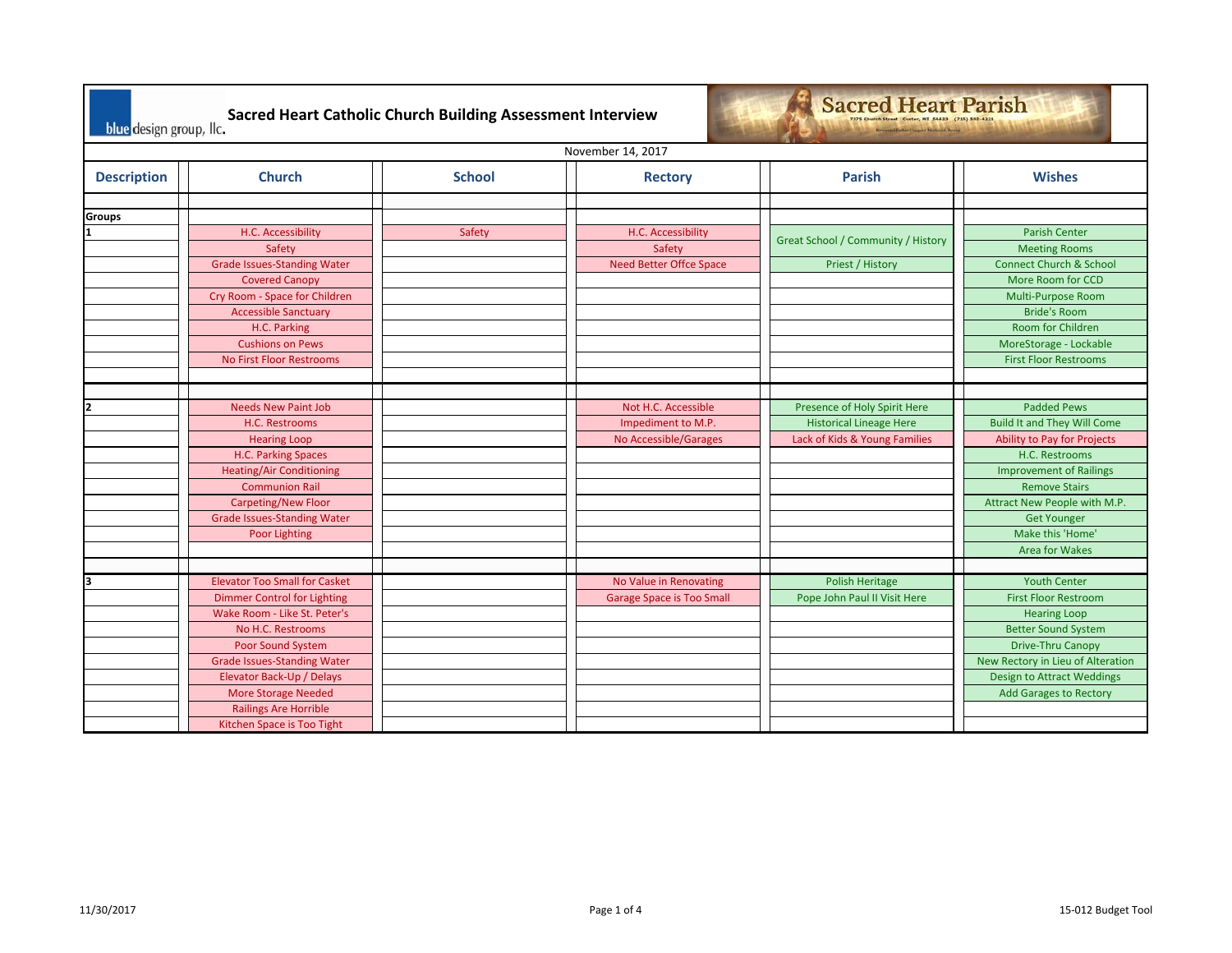| <b>Sacred Heart Parish</b><br>Sacred Heart Catholic Church Building Assessment Interview<br>blue design group, Ilc.<br><b>Bernstand Earlier Geograp Machand, Paster</b> |                                                                                                                                                                                                                                             |                                                                                                                                                                                                                                                                                                                                                                                                                            |                                                         |                                                             |                                                                                                                                                                                                                                                                                         |  |  |
|-------------------------------------------------------------------------------------------------------------------------------------------------------------------------|---------------------------------------------------------------------------------------------------------------------------------------------------------------------------------------------------------------------------------------------|----------------------------------------------------------------------------------------------------------------------------------------------------------------------------------------------------------------------------------------------------------------------------------------------------------------------------------------------------------------------------------------------------------------------------|---------------------------------------------------------|-------------------------------------------------------------|-----------------------------------------------------------------------------------------------------------------------------------------------------------------------------------------------------------------------------------------------------------------------------------------|--|--|
|                                                                                                                                                                         | November 14, 2017                                                                                                                                                                                                                           |                                                                                                                                                                                                                                                                                                                                                                                                                            |                                                         |                                                             |                                                                                                                                                                                                                                                                                         |  |  |
| <b>Description</b>                                                                                                                                                      | <b>Church</b>                                                                                                                                                                                                                               | <b>School</b>                                                                                                                                                                                                                                                                                                                                                                                                              | <b>Rectory</b>                                          | <b>Parish</b>                                               | <b>Wishes</b>                                                                                                                                                                                                                                                                           |  |  |
| Cemetery<br>School                                                                                                                                                      | <b>Elevator Too Small for Casket</b><br>No Covered Canopy<br>Area Too Small for Wake<br>Area Too Small for Coffee/Donuts<br><b>Too Many Entrances (Security)</b><br>No H.C. Restrooms<br>No Restrooms Close to Entrances<br>Lack of Storage | No Space for Office<br>No Space for IT<br><b>Music Room Not Connected</b><br>No Principal's Office<br>Not Enough Storage Space<br><b>Single Pane Windows</b><br>No H.C. Restrooms<br><b>Need Better Security</b><br><b>Need New Flooring</b>                                                                                                                                                                               | Move Offices Out of Rectory<br>Not Enough Storage Space | <b>Historical Lineage Here</b>                              | <b>Drive-Thru Canopy</b><br>Create 1 Main Entrance (Security)<br>Need H.C. Restrooms<br><b>Adoration Chapel</b><br><b>Replace Windows</b><br>H.C. Restrooms<br><b>New Secure Entry System</b><br><b>New Flooring</b>                                                                    |  |  |
|                                                                                                                                                                         |                                                                                                                                                                                                                                             | <b>Need Better Lighting</b><br><b>Need More Classroom Storage</b><br><b>Need Bus Loading Signage</b><br>No Workroom<br>No Meeting Room<br><b>Need School Office</b><br><b>Need Principal Office</b><br><b>No Air Conditiioning</b><br>No Multi-Purpose Space<br><b>Music Room is Separated</b><br><b>Library Needs Updating</b><br>No Wireless Access in Building<br>Playground Design - Security<br>No Playground Fencing |                                                         |                                                             | <b>New Lighting</b><br><b>Additional Classroom Storage</b><br><b>Loading Zone Signage</b><br>New Workroom<br><b>New Meeting Room</b><br><b>Combined Parish/School Office</b><br><b>New Principal Office</b><br><b>Air Conditiioning</b><br>Multi-Purpose Space<br><b>New Music Room</b> |  |  |
| 6                                                                                                                                                                       | <b>Replace Flooring</b><br>No H.C. Restrooms                                                                                                                                                                                                |                                                                                                                                                                                                                                                                                                                                                                                                                            | Offices Should Be W/School                              | <b>History &amp; Lineage</b><br><b>Feeling of Community</b> | <b>New Flooring</b><br>New H.C. Restrooms<br><b>Combined School/Church Offices</b>                                                                                                                                                                                                      |  |  |

**Section** 

 $\mathbf{r}$ 

÷

┑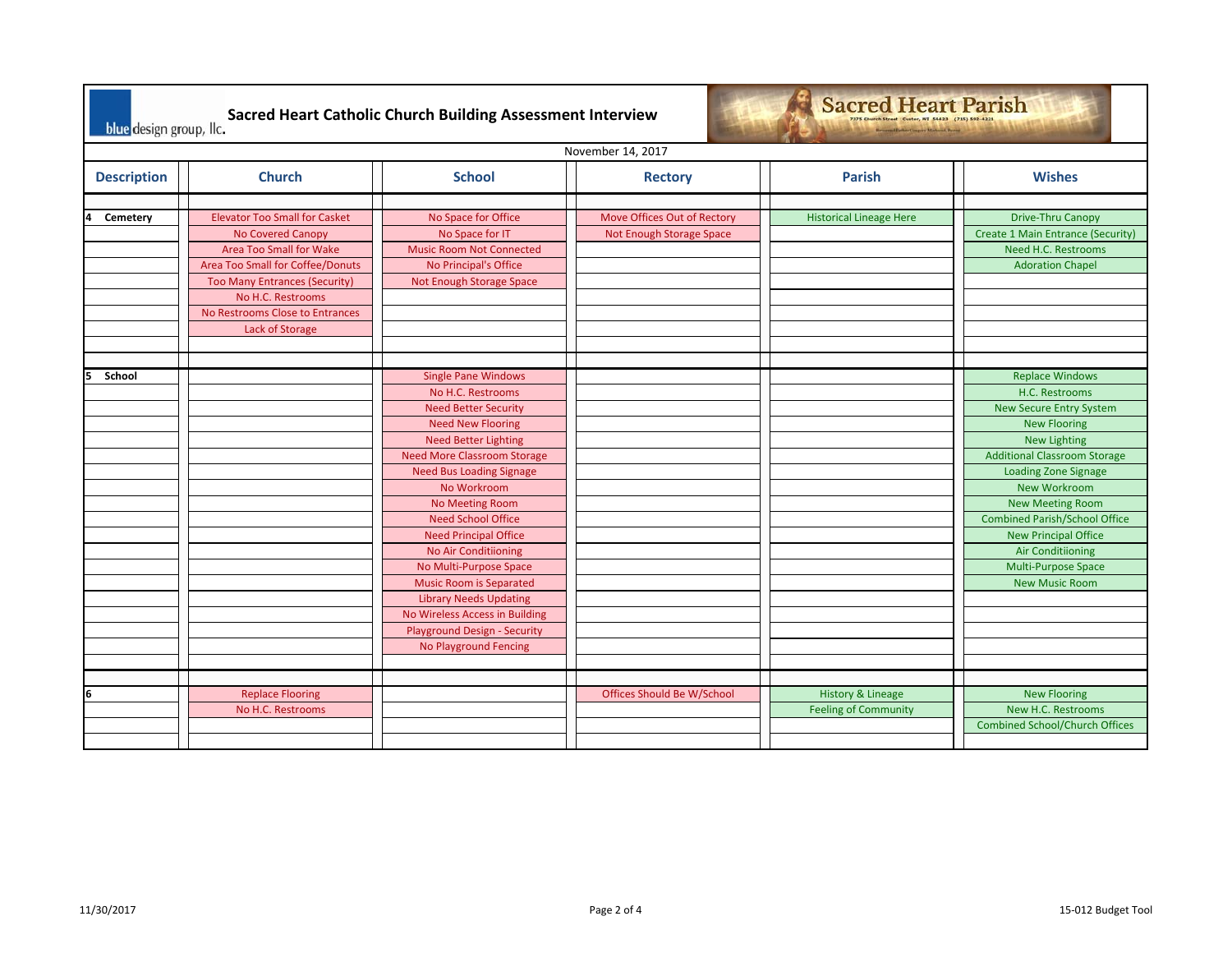| <b>Sacred Heart Parish</b><br>Sacred Heart Catholic Church Building Assessment Interview<br>7375 Church Street Custer, WI 54423 (715) 592-4221<br>blue design group, Ilc.<br>Trend Ester Gregory Mathemt, Partner |                                                                                                                                                                                                                                                                                                                                                              |                    |                |               |                                                                                                                                                                                                                                                                                                                                                           |  |  |
|-------------------------------------------------------------------------------------------------------------------------------------------------------------------------------------------------------------------|--------------------------------------------------------------------------------------------------------------------------------------------------------------------------------------------------------------------------------------------------------------------------------------------------------------------------------------------------------------|--------------------|----------------|---------------|-----------------------------------------------------------------------------------------------------------------------------------------------------------------------------------------------------------------------------------------------------------------------------------------------------------------------------------------------------------|--|--|
|                                                                                                                                                                                                                   | November 14, 2017                                                                                                                                                                                                                                                                                                                                            |                    |                |               |                                                                                                                                                                                                                                                                                                                                                           |  |  |
| <b>Description</b>                                                                                                                                                                                                | <b>Church</b>                                                                                                                                                                                                                                                                                                                                                | <b>School</b>      | <b>Rectory</b> | <b>Parish</b> | <b>Wishes</b>                                                                                                                                                                                                                                                                                                                                             |  |  |
|                                                                                                                                                                                                                   | <b>Need New Paint</b><br><b>Poor Flooring</b><br>Poor HVAC<br><b>No Air Conditioning</b><br>Lack of Storage                                                                                                                                                                                                                                                  |                    |                |               | <b>New Painting</b><br><b>New Flooring</b><br><b>Improve HVAC</b><br><b>Air Conditioning</b><br><b>Add Storage</b>                                                                                                                                                                                                                                        |  |  |
| <b>CCD-Choir</b><br>l8                                                                                                                                                                                            | <b>Poor Lighting</b><br>20-30 Seats for Choir Needed<br><b>No Communion Rail</b><br><b>Flooring-Poor Acoustics</b><br>Lack of Outlets In Choir Balcony<br>No Room for Printer<br>Poor Storage for Music Library<br>No 'Real' Area for Wakes<br>CCD needs two more classrooms<br>No CCD Office<br>No Restrooms @ Church Entries<br><b>No Covered Entrance</b> | No Multi-Use Space |                |               | <b>Improve Lighting</b><br><b>Improve Choir Seating</b><br><b>Provide Communion Rail</b><br><b>Fix Church Acoustics</b><br>Add Outlets in Choir<br>Reorganize Choir Storage Room<br>Add Music Library Stor. Furniture<br><b>New Wake Area</b><br>Add Two Rooms for CCD<br>Add CCD Office<br>Add Restrooms @ Church Entries<br><b>Add Covered Entrance</b> |  |  |
| q<br>Rosary                                                                                                                                                                                                       | No Place for Crying Children<br><b>Interior Church Needs Painting</b><br>Pews in Poor Shape<br><b>Flooring in Poor Shape</b><br>Poor Sound System<br><b>Poor Heating</b><br>No H.C. Restrooms<br><b>No Communion Rail</b><br>Lack of Storage<br>Confessional not H.C. Accessible<br><b>No Air Conditioning</b><br>No Space for Wakes                         |                    |                |               | Add Room for Children<br><b>Paint Church</b><br><b>Refinish Pews-Add Cushions</b><br><b>New Flooring</b><br><b>New Sound System</b><br><b>Improve Heat</b><br>H.C. Restrooms<br><b>Add Communion Rail</b><br><b>Add Storage</b><br>H.C. Accessible Confessional<br><b>Air Conditioning</b><br><b>Space for Wakes</b>                                      |  |  |